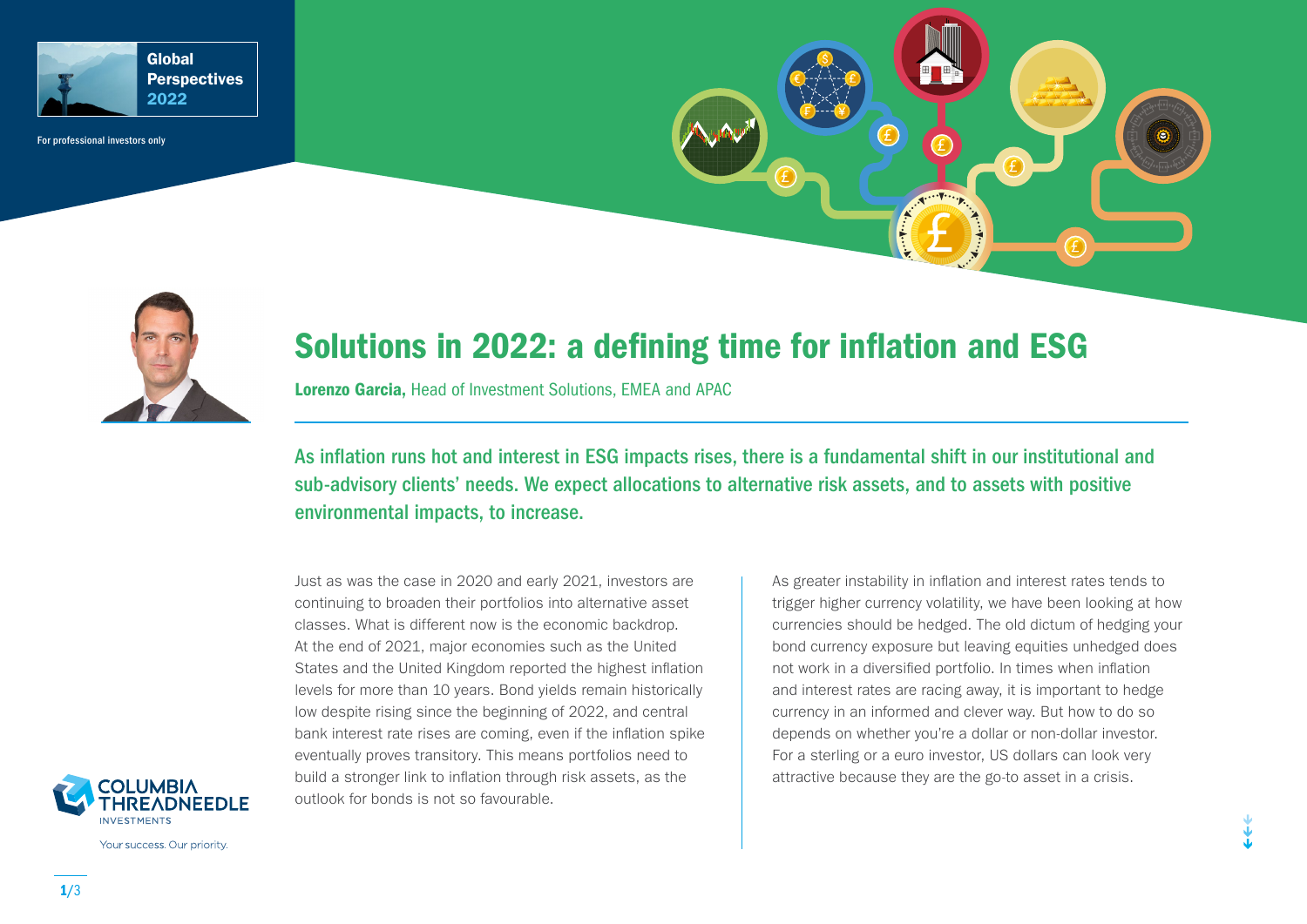

Dollar-based investors, by contrast, should typically hedge away overseas currency risks. There is also the issue of how yield curves are moving, with the US evidently further ahead when it comes to rate rises than the EU.

## The strengthening case for alternative investments

When it comes to diversification, investors have lifted their allocations to alternative asset classes, even at a time when public markets have been performing very strongly. The logic of diversifying into infrastructure, private credit and private equity remains strong because they add stability to portfolio returns. They are especially relevant for longer-term portfolios such as defined contribution schemes – as the thinking matures around how these pension schemes approach risk, so allocations to alternative assets are likely to rise. Indeed, the Netherlands' introduction of collective defined contribution schemes is likely to favour higher allocations to risk assets and more illiquid investments, not least to private markets.

## Going 'green': from exclusion to ESG

Investors are quickly shifting their approach from primarily excluding assets that are not green to actively investing in businesses that will have a long-term positive impact on the environment, for instance through better use of plastics or developing green hydrogen as a source of power. For investors such as insurers, ESG (environmental, social and governance) is becoming a portfolio's fourth pillar alongside risk, return and capital. This influences how you select the building blocks of portfolios, and we have been doing a lot of research into what we call "green capital market assumptions".

## Conclusion

The outlook for inflation and interest rates will be very important in 2022. What will they mean for the role that fixed income plays in portfolios? This is a question every investor must ask. There are also implications for alternative assets and currencies. Despite their disappointing performance, alternatives will have an increasingly important role as stabilisers in long-term portfolios. With currencies, high inflation – whether transitory or not – means investors must be clear about what exposure they have and why. Finally, 2022 will be a year when ESG impacts become a key dimension of portfolios for many investors, alongside risk and return.